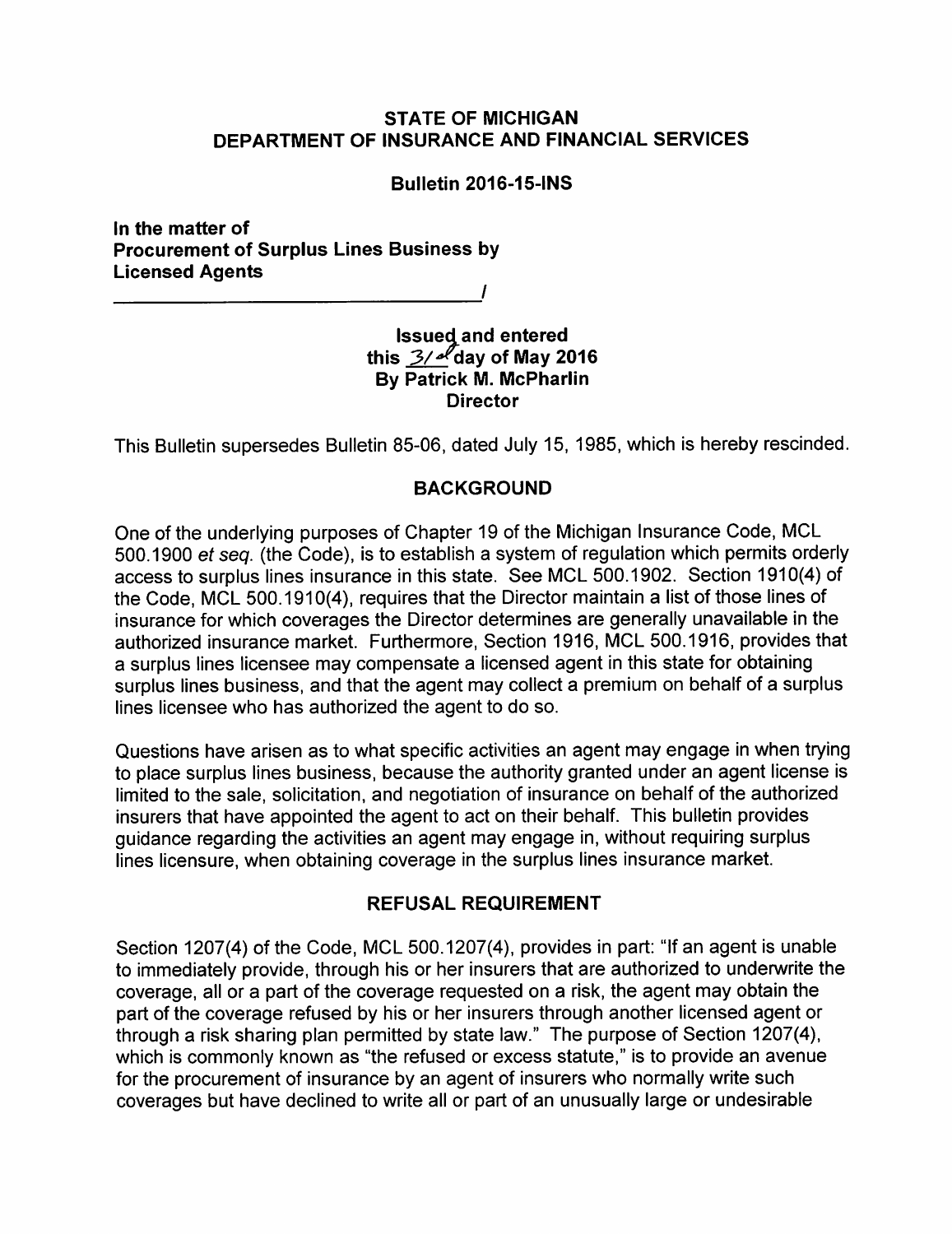risk.1 This section permits the agent to obtain the refused coverages through another licensed agent. This section, in conjunction with Section 1916, permits an agent to obtain the refused coverages through a Michigan surplus lines licensee.

Surplus lines insurance may not be procured if coverage is available from another licensed agent or through a risk sharing plan created by state law. Surplus lines insurance may be procured by an agent only through a surplus lines licensee and in compliance with the provisions of Chapter 19.

The Director shall consider the placement of a line of insurance on the list of coverages determined to be generally unavailable in the authorized insurance market to constitute refusal by insurers authorized to write such coverages for the purpose of Section 1207(4). A licensed agent, who is appointed to represent insurers whose certificates of authority include the authority to write any of the coverages which have been placed on the Director's most current list, may consider the coverage as having been refused by such insurers and may obtain the requested coverage through a Michigan surplus lines licensee.

If a particular coverage does not appear on the Director's list, both of the following conditions must be met to constitute a refusal within the meaning of Section 1207(4):

1. The insurers that have appointed the agent are authorized to write such coverages and ordinarily do so.

2. The insurers have communicated to the agent that they will not accept the risk or risks with similar characteristics.

The agent may obtain quotations through a surplus lines licensee or other agent but coverage may not be bound through a second agent or surplus lines licensee unless and until the risk has been refused by the authorized insurers that have appointed the agent and coverage is not available through a risk sharing plan created by state law. A surplus lines licensee may rely on the agent's attempts to place with authorized insurers and risk sharing plans to satisfy the requirements of Section 1910 of the Code.

# *AGENT INVOLVEMENT IN SURPLUS LINES PLACEMENT*

Section 1905(2), MCL 500.1905(2), prohibits a person from offering, soliciting, making a quotation on, selling, or issuing a policy of insurance, binder, or any other evidence of insurance with an unauthorized insurer except in compliance with Chapter 19. Section 1905(1) provides that a person "shall not solicit insurance, bind coverage, or in any other manner act as an agent or broker in the transaction . .. unless licensed under this chapter and section 1206a." However, Section 1916 expressly permits agents to

*<sup>11</sup>n order to refer business to a surplus lines licensee under Section 1207(4), an agent must be licensed to sell property and casualty insurance. In instances where the agent is licensed to sell life and health only, then the agent must refer the business to an agent licensed to sell property and casualty insurance. That agent may then, if necessary, refer the business to a surplus lines licensee.*